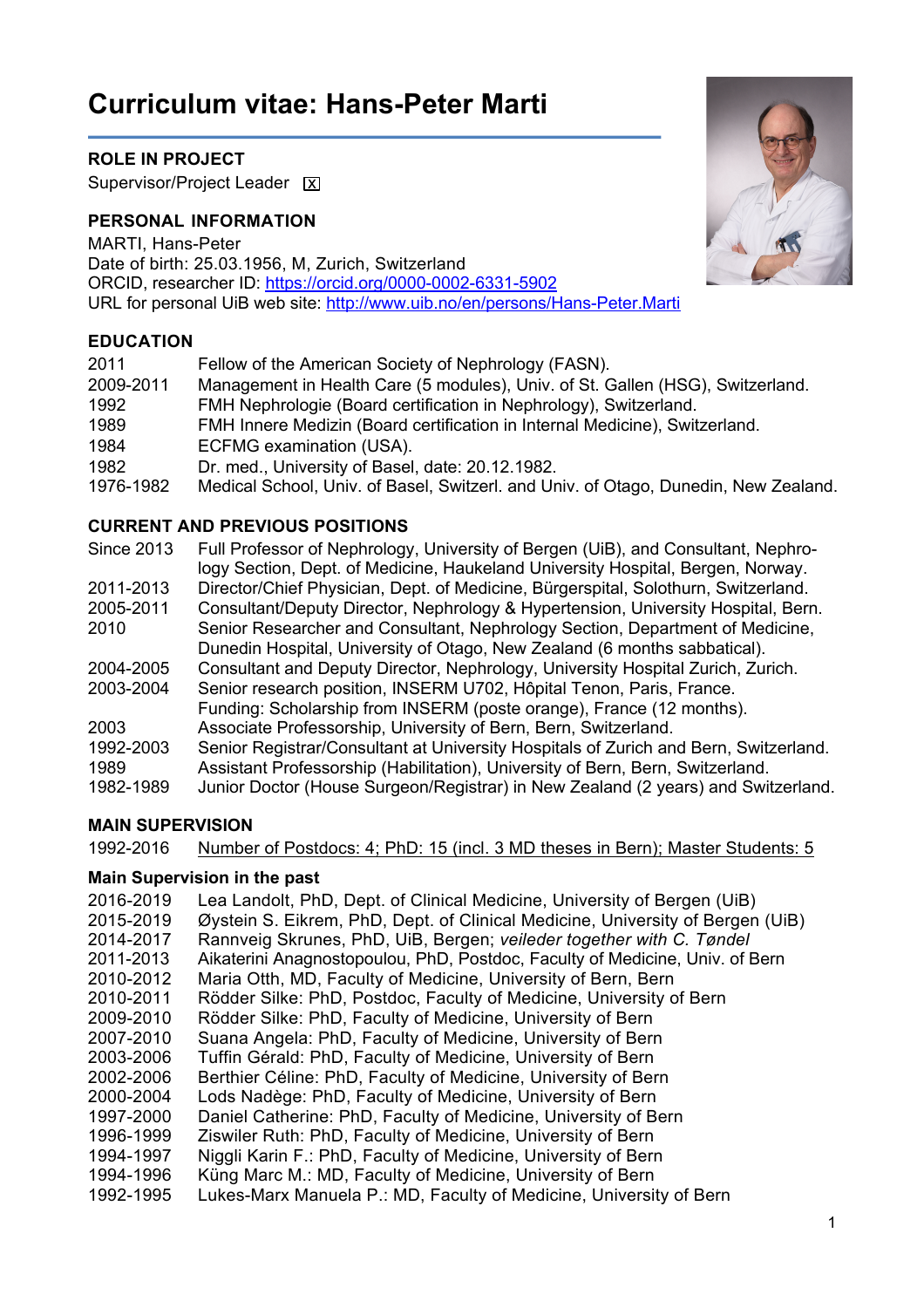# **Main Supervision ongoing**

- 2019-2023 Ole Petter Nordbø, PhD student, Dept. of Clinical Medicine, UiB, Bergen 2019-2022 Philipp Strauss, PhD student, Dept. of Clinical Medicine, UiB, Bergen 2018-2022 August Hoel, PhD student, Dept. of Clinical Medicine, UiB, Bergen 2017-2021 Hassan Elsaid, PhD student, Dept. of Clinical Medicine, UiB, Bergen 2017-2021 Janka Babickova, PhD, Postdoc, UiB, Bergen 2015-2021 Camilla Tøndel, PhD, Postdoc, Helse Bergen, Bergen
- 2016-2021 Forskerlinje students (FL): Philipp Strauss, Evan Koch, Sigrid Nakken, Bjørnar Lillefosse, Håvard Mikkelsen.

# **COMMISSIONS OF TRUST & INSTITUTIONAL RESPONSIBILITIES**

- Since 2019 President of the Norwegian Society of Hypertension *(Norsk Hypertensjonsforening).*<br>Since 2019 Leader of Nephrology and Urology Section at University of Bergen, Norway.
- Since 2019 Leader of Nephrology and Urology Section at University of Bergen, Norway.<br>Since 2019 International Society of Nephrology (ISN): Member of the ISN Educational International Society of Nephrology (ISN): Member of the ISN Educational Ambassadors Program Committee.
- 2019 & 2016 Reviewer (opponent) of PhD and MD theses, University Paris VI, Paris, France. 2018 Reviewer for Wallenberg Scholars, Karolinska Instiututet, Stockholm, Sweden.
- 2015-2019 Helse Sør-Øst RHF, Oslo, Norway: Appointed member of the grant review
- committee «Vurderingskomite Kategori Klinisk somatisk», Forskningsmidler.
- Since 2014 International Society of Nephrology: Member of Regional Board Western Europe.
- Since 2013 Leader of the Renal Research Group at the University of Bergen, Norway. 2008 Swiss Academy of Medical Sciences (SAMS), medical ethical guidelines and recommendations: "Live donation of solid organs"; member of the committee.
- Since 2007 Swiss Transplant Cohort Study: Scientific Committee.
- 2007-2011 Director, Transplant Centre, University Hospital of Bern, Bern, Switzerland, and co-director/founding member of the Clinical Trials Unit (CTU) in Bern.
- 2007-2010 Swiss Transplant Cohort Study (STCS): Board of Representatives.
- 2007-2009 Medical Director, Swisstransplant, Bern, Switzerland.
- 2005 Foreign Expert for the Evaluation of the INSERM U507, Hôpital Necker, F-Paris. 2003-2005 President of the Swiss Society of Nephrology (SSN).
- Since 2000 Lecturer and member of planning group nephrology, 2<sup>nd</sup> year, University of Bern.

# **AWARDS AND HONORS**

- 2016 Fulbright Scholarship for Miroslav Sekulic, University of Minnesota, USA, to join my research laboratory in Bergen, Norway.
- 2013 Honorary Doctorate (Dr. h.c.), Medical University of Varna, Varna, Bulgaria. *Reason: Co-leader of a program to introduce kidney transplantation in Varna.*
- 2007 Pfizer Research-Prize, in "Basic Research in Nephrology and Urology".
- 2000 Heinrich-Wirz Research Prize, Swiss Society of Nephrology.
- 1989-1992 Research Fellowship, David H. Lovett, Nephrology-VAMC, University of California at San Francisco (UCSF), San Francisco, USA. *Funding: Scholarship from the Swiss National Science Foundation (SNF).*

# **TEACHING RESEARCH ("DECISION MAKING")**

- The first study on "Judgment Analysis", which I conducted as principle investigator, investigated the intra-individual consistency of nephrologists when assessing patients with renal disease: *Pfister M, et al. Am J Kidney Dis, 34(3):569-575, 1999.*
- In the second study on "Decision Analysis" for kidney transplant patients, I participated as coauthor: *Girardi V, et al. Kidney Int, 66(1):275-383, 2004.*

# **CAREER BREAKS**

2005 Death of my wife Kathrin and my elder son Michael in a traffic accident on 17th April 2005. Time off work: 3 months thereafter. No other period of more than two months without work in my professional career.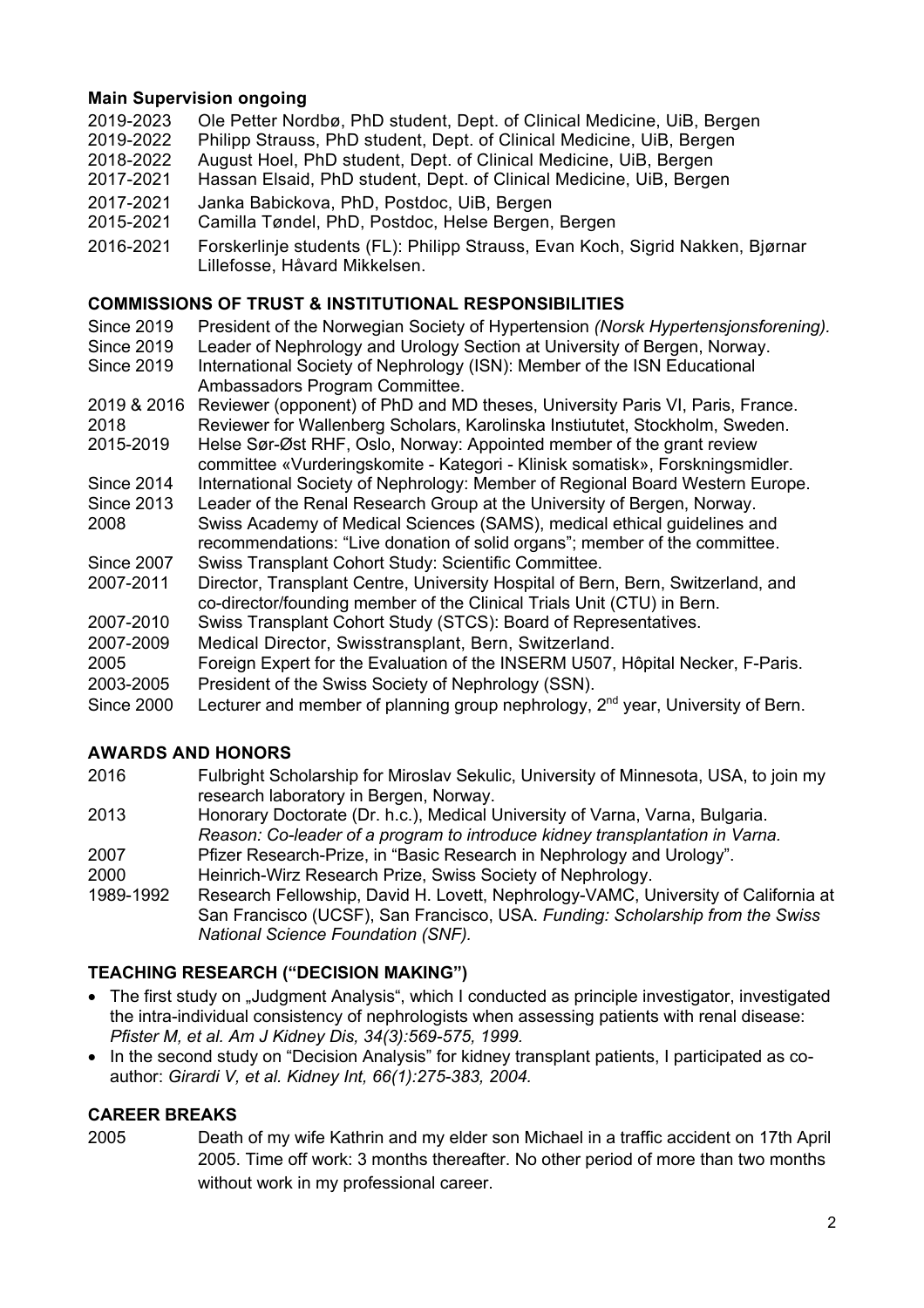## **GRANTS**

## Competitive research grants from 1994 to 2024 in Euro  $(\epsilon)$

| Institutions in Switzerland, France and Norway                                                                          | Time / Period | Amount $(\epsilon)$ |
|-------------------------------------------------------------------------------------------------------------------------|---------------|---------------------|
| Novartis Foundation for Medical-Biological Research                                                                     | 2010          | 56.000              |
| Swiss National Science Foundation (SNSF): as Principle Investigator and as<br>the only applicant; uninterrupted funding | 1994 - 2010   | 1.065.000           |
| Swiss National Science Foundation (SNSF): CTU Bern, Co-Applicant                                                        | 2007 - 2010   | 980.000             |
| Swiss National Science Foundation (SNSF): STCS as Co-Applicant                                                          | 2011 - 2014   | 3.425.000           |
| France (INSERM and EFG)                                                                                                 | 2003 - 2004   | 70.000              |
| Kurt and Senta Herrmann-Foundation (Vaduz, Liechtenstein)                                                               | 1996 and 1997 | 72.500              |
| Heinrich-Wirz-Prize, Swiss Society of Nephrology (SSN)                                                                  | 2000          | 18.500              |
| Pfizer Research Prize in "Basic Research in Nephrology and Urology"                                                     | 2007          | 46.500              |
| "3K-Project" Univ. Hospital of Bern (project on quality assessment)                                                     | 1996 - 1997   | 37.250              |
| Additional funding: Norway (Shire, Amicus and Genzyme; UiB)                                                             | 2013 - 2020   | 808.330             |
| Helse Vest 2017 "open project" support on renal cell carcinoma                                                          | 2017 - 2020   | 410.000             |
| Helse Vest 2018 "open project" support on Fabry nephropathy                                                             | 2018-2021     | 462.000             |
| Helse Vest 2019, Strategic Funding: «Hypertensive Nephropathy»                                                          | 2020-2024     | 2.100.000           |
| Total amount                                                                                                            |               | 9.551.580           |

Total of competitive and non-competitive research grants from 1994 to 2024 in Euro  $(\epsilon)$ 

| Type of research grants                                            | Time / Period | Amount $(\epsilon)$ |
|--------------------------------------------------------------------|---------------|---------------------|
| Competitive funding from as described above                        | 1994 - 2024   | 9.551.580           |
| Additional non-competitive funding: Switzerland                    | 1995 - 2015   | 510.000             |
| Additional non-competitive funding: Norway (e.g. Genzyme, Alexion) | 1995 - 2020   | 85.000              |
| <b>Total amount</b>                                                |               | 10.146.580          |

# **LIST OF SCIENTIFIC PUBLICATIONS: 2015-2020**

Publications as listed in "Pubmed": n=120. **H-Index: 31 (Web of Science).**

#### *Original Work (as listed in PubMed)*

- 1. Vethe H, Finne K, Skogstrand T, Vaudel M, Vikse BE, Hultström M, Placier S, Scherer A, Tenstad O, **Marti HP**. Distinct Protein Signature of Hypertension-induced Damage in the Renal Proteome of Two-Kidney-One-Clip (2K1C) Rat Model. *J Hypertens*, 33(1):126-35, 2015.
- 2. Wójtowicz A, Lecompte TD, Bibert S, Manuel O, Rüeger S, Berger C, Boggian K, Cusini A, Garzoni C, Hirsch H, Khanna N, Mueller NJ, Meylan PR, Pascual M, van Delden C, Bochud PY, Swiss Transplant Cohort Study STCS (**Marti HP** listed here). PTX3 Polymorphisms and Invasive Mold Infections after Solid Organ Transplantation. *Clin Infect Dis*, Dec 15;61(12):1894-5, 2015.
- 3. Quteineh L, Bochud PY, Golshayan D, Crettol S, Venetz JP, Manuel O, Kutalik Z, Treyer A, Lehmann R, Mueller NJ, Binet I, van Delden C, Steiger J, Mohacsi P, Dufour JF, Soccal PM, Pascual M, Eap CB; and The Swiss Transplant Cohort Study (**Marti HP** listed here). CRTC2 polymorphism as a risk factor for the incidence of metabolic syndrome in patients with solid organ transplantation. *Pharmacogenomics J,* Dec 8. doi: 10.1038, 2015.
- 4. Finne K, **Marti HP,** Leh S, Skogstrand T, Vethe H, Tenstad O, Berven FS, Scherer A, Vikse BE. Proteomic Analysis of Minimally Damaged Renal Tubular Tissue from Two-Kidney-One-Clip Hypertensive Rats Demonstrates Extensive Changes Compared to Tissue from Controls. *Nephron*, 132(1):70-80, 2016.
- 5. Eikrem O, Beisland Ch, Hjelle K, Flatberg A, Scherer A, Landolt L, Skogstrand T, Leh S, Beisvag V, **Marti HP**. Transcriptome Sequencing (RNAseq) enables utilization of Formalin-Fixed, Paraffin-Embedded Biopsies with Clear Cell Renal Cell Carcinoma for Exploration of Disease Biology and Biomarker Development. *PLOS ONE,* Feb 22;11(2):e0149743, doi: 10.1371, 2016.
- 6. Golshayan D, Wójtowicz A, Bibert S, Pyndiah N, Manuel O, Binet I, Buhler LH, Huynh-Do U, Mueller T, Steiger J, Pascual M, Meylan P, Bochud PY; Swiss Transplant Cohort Study (**Marti H.P.** listed here).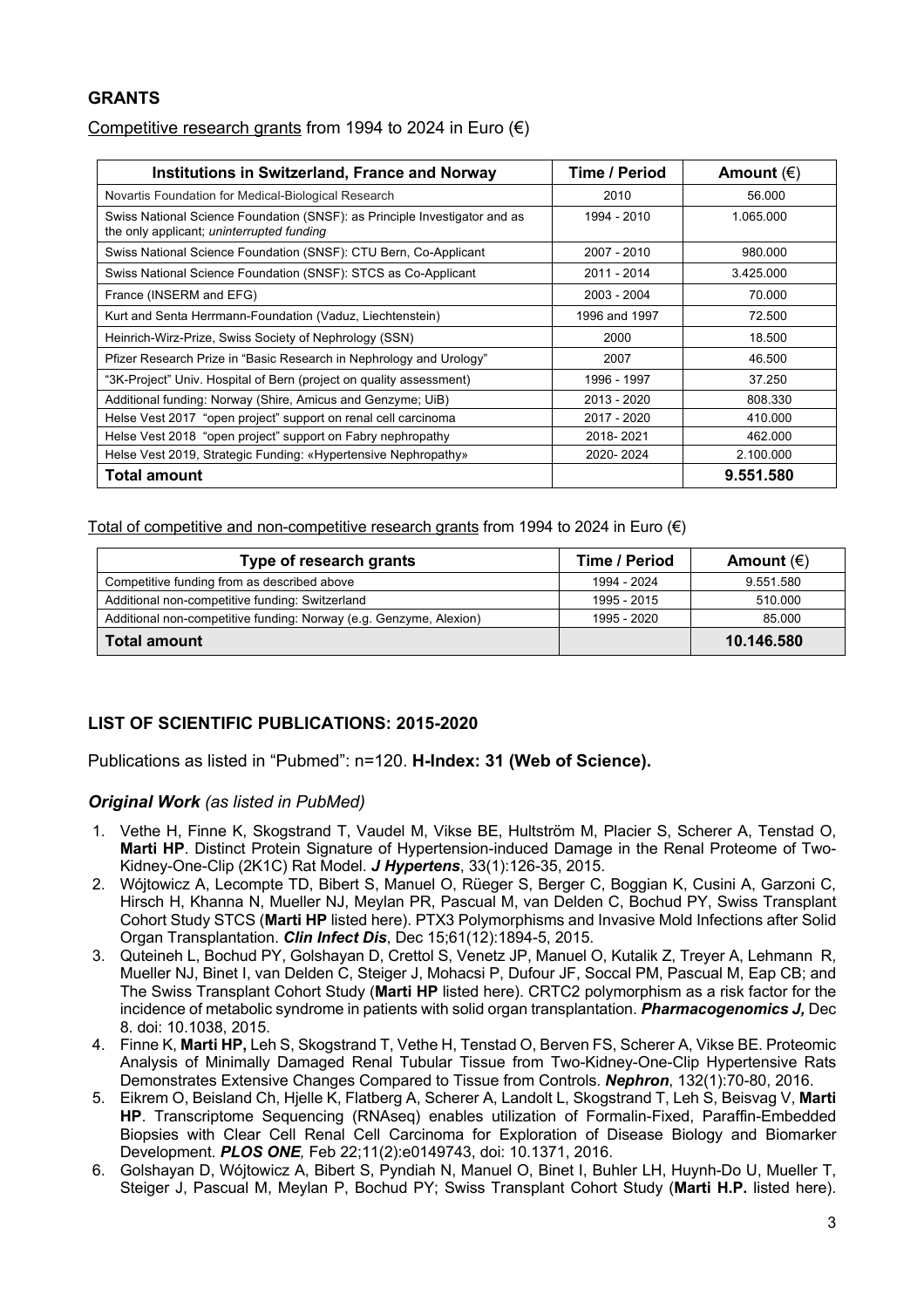Polymorphisms in the lectin pathway of complement activation influence the incidence of acute rejection and graft outcome after kidney transplantation. *Kidney Int,* 89(4):927-38, 2016.

- 7. Landolt L, **Marti HP**, Beisland C, Flatberg A, Eikrem O. RNA Extraction for RNA Sequencing of Archival Renal Tissues. *Scand J Clin Lab Invest.* 13:1-9, 2016.
- 8. Ruggaio P, Svarstad E, Leh S, **Marti H.P**, Reisæter A, Vikse B.E. Low Birth Weight and Risk of Progression to End Stage Renal Disease in IgA Nephropathy - A Retrospective Registry-Based Cohort Study. *PLOS One*, Apr 19;11(4):e0153819. doi: 10.1371, 2016.
- 9. Héquet D, Kralidis G, Carrel T, Cusini A, Garzoni C, Hullin R, Meylan PR, Mohacsi P, Mueller NJ, Ruschitzka F, Tozzi P, van Delden C, Weisser M, Wilhelm MJ, Pascual M, Manuel O; Swiss Transplant Cohort Study (**Marti H.P.** listed here). Ventricular assist devices as bridge to heart transplantation: impact on post-transplant infections. *BMC Infect Dis*. Jul 8;16:321. doi: 10.1186/s12879-016-1658-0, 2016.
- 10. Eikrem O, Strauss Ph, Beisland Ch, Scherer A, Landolt L, Flatberg A, Leh S, Beisvag V, Hjelle K, Shresta A, **Marti HP**. Development and Confirmation of Potential Gene Classifiers of Human Clear Cell Renal Cell Carcinoma using Next-Generation sequencing (RNAseq). *Scand J Urol,* 50(6):452-462, 2016.
- 11. Skrunes R, Svarstad E, Reisæter A, **Marti HP**, Vikse BE. End stage renal disease predicts increased risk of death in first-degree relatives in the Norwegian population *PLOS One*, Nov. 9;11(11):e0165026, 2016.
- 12. Mauthner O, Claes V, Walston J, Engberg S, Binet I, Dickenmann M, et al; Swiss Transplant Cohort Study (STCS, **Marti H.P.** listed here). Exploring frailty and mild cognitive impairment in kidney transplantation to predict biomedical, psychosocial and health cost outcomes (GERAS): protocol of a nationwide prospective cohort study. *J Adv Nurs*. Oct 12. doi: 10.1111, 2016
- 13. **Marti HP,** Jeffs A, Scherer A, Leader J, Leader C, Bedford C, Walker R. Renal Fibrosis mRNA Classifier: Validation in Experimental Lithium-induced Interstitial Fibrosis in the Rat Kidney. *PLOS One*, Dec 21;11(12):e0168240. doi: 10.1371, 2016.
- 14. Nowak A, Koch G, Huynh-Do U, Siegenthaler M, **Marti HP**, Pfister M. Disease progression modeling to evaluate the effects of enzyme replacement therapy on kidney function in adult patients with the Classic phenotype of Fabry disease. *Kidney Blood Press Res,* 42(1):1-15, 2017.
- 15. Landolt L, Eikrem Ø, Strauss P, Scherer A, Lovett DH, Beisland C, Finne K, Osman T, Ibrahim MM, Gausdal G, Ahmed L, Lorens JB, Thiery JP, Tan TZ, Sekulic M, **Marti HP**. Clear Cell Renal Cell Carcinoma is linked to Epithelial-to-Mesenchymal Transition and to Fibrosis. *Physiol Rep.* Jun;5(11). pii: e13305. doi: 10.14814/phy2.13305, 2017.
- 16. Martin-Gandul C, Stampf S, et al; Swiss Transplant Cohort Study (STCS, **Marti H.P.** listed here). Preventive Strategies Against Cytomegalovirus and Incidence of α-Herpesvirus Infections in Solid Organ Transplant Recipients: A Nationwide Cohort Study. *Am J Transplant*. Jul;17(7):1813-1822, 2017.
- 17. Paunas T, Finne K, Leh S, **Marti HP**, Mollnes TE, Berven F, Vikse BE. Glomerular abundance of complement proteins characterized by proteomic analysis of laser-captured microdissected glomeruli associates with progressive disease in IgA nephropathy. *Clin Prot.* Aug 14;14:30, doi 10.1186/s12014- 017-9165-x, 2017.
- 18. Xu Q, Junttila S, Scherer A, Giri K, Kivelä O, Skovorodin I, Röning J, Quaggin S, **Marti HP**, Shan J, Samoylenko A. Renal Carcinoma/Kidney Progenitor Cell Chimera Organoid as a Novel Tumourigenesis Gene Discovery Model. *Dis Model Mech*, 10(12):1503-1515, 2017.
- 19. Torres VE, Chapman AB, Devuyst O, Gansevoort RT, Perrone RD, Koch G, Ouyang J, McQuade RD, Blais JD, Czerwiec FS, Sergeyeva O., for the REPRISE Trial Investigators (**Marti HP** listed there) Tolvaptan in Later-Stage Autosomal Dominant Polycystic Kidney Disease. *New Engl J Med,* Nov 16;377(20):1930-1942, 2017.
- 20. Strauss Ph, **Marti HP**, Beisland C, Scherer A, Lysne V, Leh S, Flatberg A, Koch E, Beisavg V, Landolt L, Skogstrand T, Einkrem O. Expanding the utilization of formalin-fixed, paraffin-embedded archives: feasibility of miR-seq for disease exploration and biomarker development from biopsies with clear cell renal cell carcinoma. *Int J Mol Sci***,** Mar 10;19(3), 2018.
- 21. Cusini A, Béguelin C, Stampf S et al.Clostridium difficile infection is associated with graft loss in solid organ transplant recipients; Swiss Transplant Cohort Study (STCS, **Marti H.P.** listed here). Am J Transplant. 2018 Jul;18(7):1745-1754.
- 22. Tariq A, Mansoor MA, **Marti HP**, Jonsson G, Slettan A, Weeraman P, Apeland T, Systemic redox biomarkers and their relationship to prognostic risk markers in autosomal dominant polycystic kidney disease and IgA nephropathy. *Clinical Biochemistry*, Apr 12, pii:S0009-9120(17)31049-4, 2018.
- 23. Eikrem O, Walther TC, Flatberg A, Beisvag V, Strauss Ph, Farstad M, Beisland C, Koch E, Mueller TF, and **Marti H.P.** Fine Needle Aspirates of Kidneys: a promising tool for RNA sequencing in native and transplanted kidneys. *BMC Nephrol*, Sep 5;19(1):221, 2018. doi: 10.1186/s12882-018-1012-4.
- 24. Dierkes J, Dahl H, Lervaag Welland N, Sandnes K, Sæle K, Sekse I, **Marti HP**. High rates of central obesity and sarcopenia in CKD irrespective of renal replacement therapy – an observational crosssectional study. *BMC Nephrol*, Oct 11;19(1):259, 2018. doi: 10.1186/s12882-018-1055-6.
- 25. Ruggajo P, Leh S, Svarstad E, **Marti HP** Vikse BE. Low Birth Weight Associates with Glomerular Area in Young Male IgA Nephropathy Patients. *BMC Nephrol*, 19:287, 2018. doi: 10.1186/s12882-018-1070-7.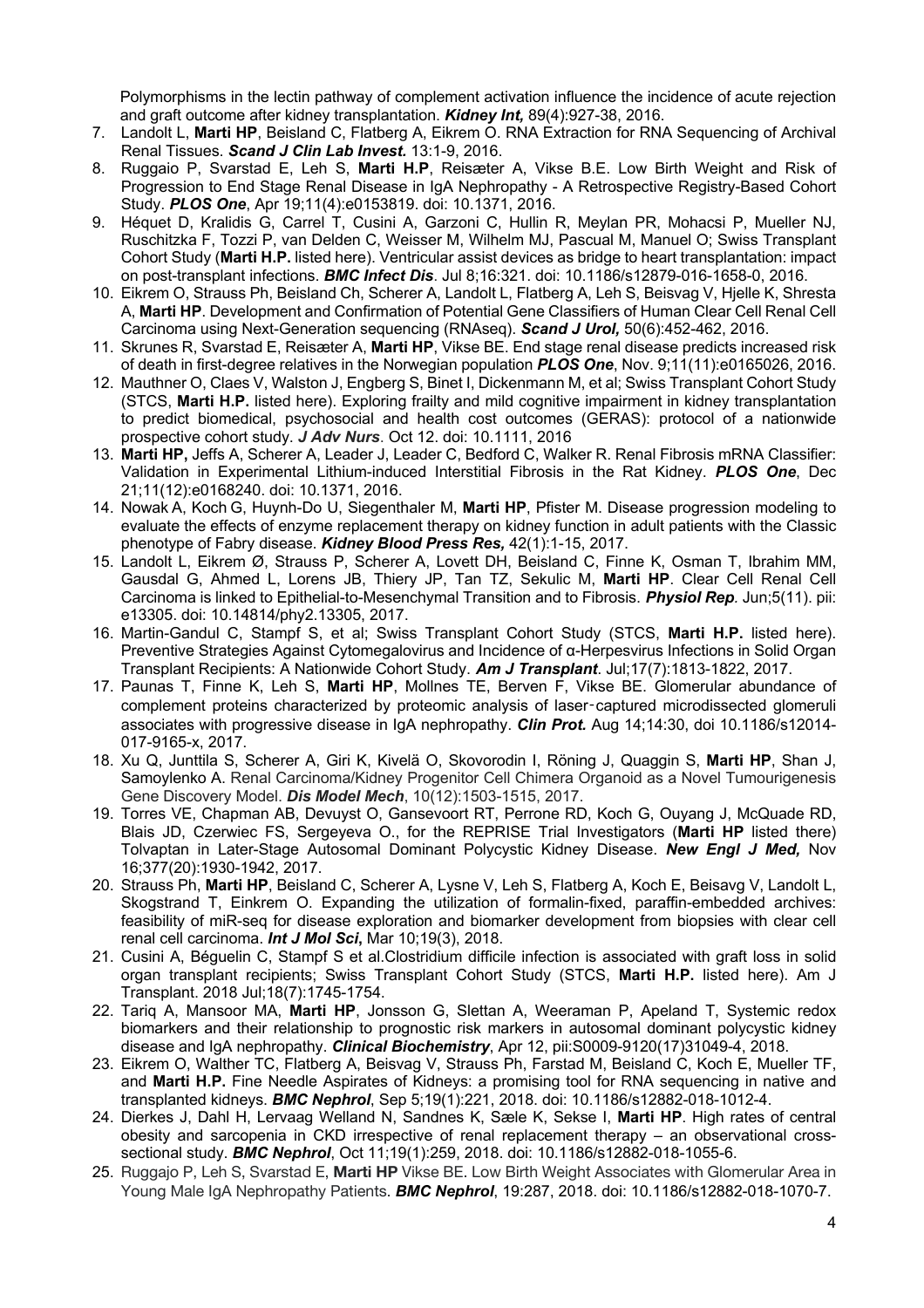- 26. Hodneland E, Keilegavlen E, Hanson EA, Andersen E, Monssen JA, Rørvik J, Leh S, **Marti HP**, Lundervold A, Svarstad E, and Nordbotten J. In vivo detection of chronic kidney disease using tissue deformation fields from dynamic MR imaging. *IEEE Trans Biomed Eng,* 2019 Jun;66(6):1779-1790.
- 27. Koch, Finne K, Eikrem O, Landolt L, Beisland C, Leh S, Delaleu N, Granly M, Vikse BE, Osman T, Scherer A, **Marti HP.** Transcriptome-proteome integration of archival human renal cell carcinoma biopsies enable identification of molecular mechanisms. *Am J Physiol – Renal Physiol*, 2019 May 1;316(5):F1053- F1067. doi: 10.1152/ ajprenal. 00424.2018.
- 28. Landolt L, Furriol J, Babickova J, Ahmed L, Eikrem O, Skogstrand T, Scherer A, Suliman S, Leh S, Lorens JB, GausdalG, **Marti HP,** Osman T. AXL targeting reduces fibrosis development in experimental unilateral ureteral obstruction. *Physiol Rep,* 2019 May;7(10):e14091. doi: 10.14814/phy2.14091.
- 29. Paunas FTI, Finne K, Leh S, Osman TA, **Marti** HP, berven F, Viske BE. Characterization of glomerular extracellular matrix in IgA nephropathy by proteomic analysis of laser-captured microdissected glomeruli. *BMC Nephrol.* 2019 Nov 14;20(1):410. doi: 10.1186/s12882-019-1598-1.
- 30. Gjerde A, Lillås BS, **Marti HP**, Reisæter AV, Vikse BE. Intrauterine growth restriction, preterm birth and risk of end-stage renal disease during the first 50 years of life. *Nephrol Dial Transpl*, 1–7, 2020. doi: 10.1093/ndt/gfaa001
- 31. Apeland T, Mansoor MA, Furriol J, Ushakova A, Jonsson G, Stangeland K, **Marti HP.** Circulating inflammation-related factors are correlated with systemic redox status in IgA nephropathy; a case-control study. *Free Radic Biol Med*, 155:10–18, 2020
- 32. Gjerde A, Reisæther A, Skrunes R, **Marti HP,** Vikse BE. Intrauterine growth restriction and risk of kidney disease during the first 50 years of life. *Clin J Am Soc Nephrol, accepted for publication.*

#### *Reviews*

- 1. **Marti HP**, Dørje Ch, Strøm E. Bedeutung und Management der Rezidive von Glomerulonephritiden im Nierentransplantat. *Ther Umsch*, 72(3):199-206*,* 2015.
- 2. Landolt L, Strauss Ph, **Marti HP**, Eikrem O. Next generation sequencing: a tool for this generation of nephrologists. *EMJ Nephrol*, April:1.2., 2016.
- 3. Căpuşă C, Busuioc RM, Pană N, Florescu C, **Marti HP**, Leh S. Kidney biopsy in nephrology practice. *Medical Connections,* 11(4):29-36, 2016.
- 4. Capusa C, Mehedinti AM, Leh S, **Marti HP.** Nephropathology A cornerstone for the understanding and recent advances in glomerular diseases. *BANTAO Journal,* 14(2):60-63, 2016
- 5. **Marti HP.** Leicht erhöhte Nierenwerte: Von Bedeutung? *Primary and Hospital Care*, 17(13):254-256, 2017.
- 6. Eikrem O, Skrunes R, Tøndel C, Leh S, Houge G, Svarstad E, **Marti HP.** Pathomechanism of renal Fabry disease. *Cell Tissue Res,* Jul;369(1):53-62. 2017.
- 7. Eikrem O, **Marti HP**. Klarcellet nyrekarsinom er knyttet til epitelial-til- mesenkymal overgang (EMT) og til fibrose. *BestPractice Onkologi/Hematologi,* 36: 4. April 2018.
- 8. Rondeau R, Luychx VA, Anders HJ, Eckardt KU, Florquin S, **Marti HP**, Ølgaard K, Harden P. The burden of kidney disease in Western Europe. *Kidney Int*, May;95(5):1037-1040, 2019.
- 9. **Marti HP**, Serebruany V, Atar D. Challenging anticoagulation in advanced renal failure (editorial comment). *Am J Med*. 2019 Jul 26. pii: S0002-9343(19)30574-1. doi: 10.1016/j.amjmed.2019.07.002. [Epub ahead of print]
- 10.Svarstad E, **Marti HP.** The changing landscape of Fabry disease (invited review). *Clin J Am Soc Nephrol*, volume 15, April 2020; doi: https://doi.org/10.2215/CJN.09480819
- 11.Kelly DH, Anders HJ, Bello A, Choukroun G, Coppo R, Dreyer G, Eckardt KU, Johnson D, Levin A, Lunney M, Luyckx V, **Marti HP**, Messa P, Müller Th, Saad S, Stengel B, Vanholder R, Weinstein T, Ye F, Rondeau E on behalf of the Western Europe Regional Board. **Global Kidney Health Atlas: Western Europe.** *Kindey Int***,** *in revision.*
- 12.Landolt L, Spagnoli GC, Hertig A, Brocheriou I, **Marti HP.** Fibrosis and Cancer: Shared Features and Mechanisms suggest common Targeted Therapeutic Approaches (invited review). *Nephrol Dial Transpl*, in final revision.

#### *Latest Case Reports*

- 1. Haaskjold YL, Drotningsvik A, Leh S, **Marti HP**, Svarstad E. Renal failure due to excessive intake of almonds in the absence of Oxalobacter Formigenes. *Am J Med*. 128(12):e29-30, 2015.
- 2. Pichler Sekulic S, **Marti HP**, Sekulic M. Osmotic tubulopathy in the setting of nivolumab: a novel form of immune checkpoint inhibitor associated kidney injury. *Kidney Int., accepted for publication.*